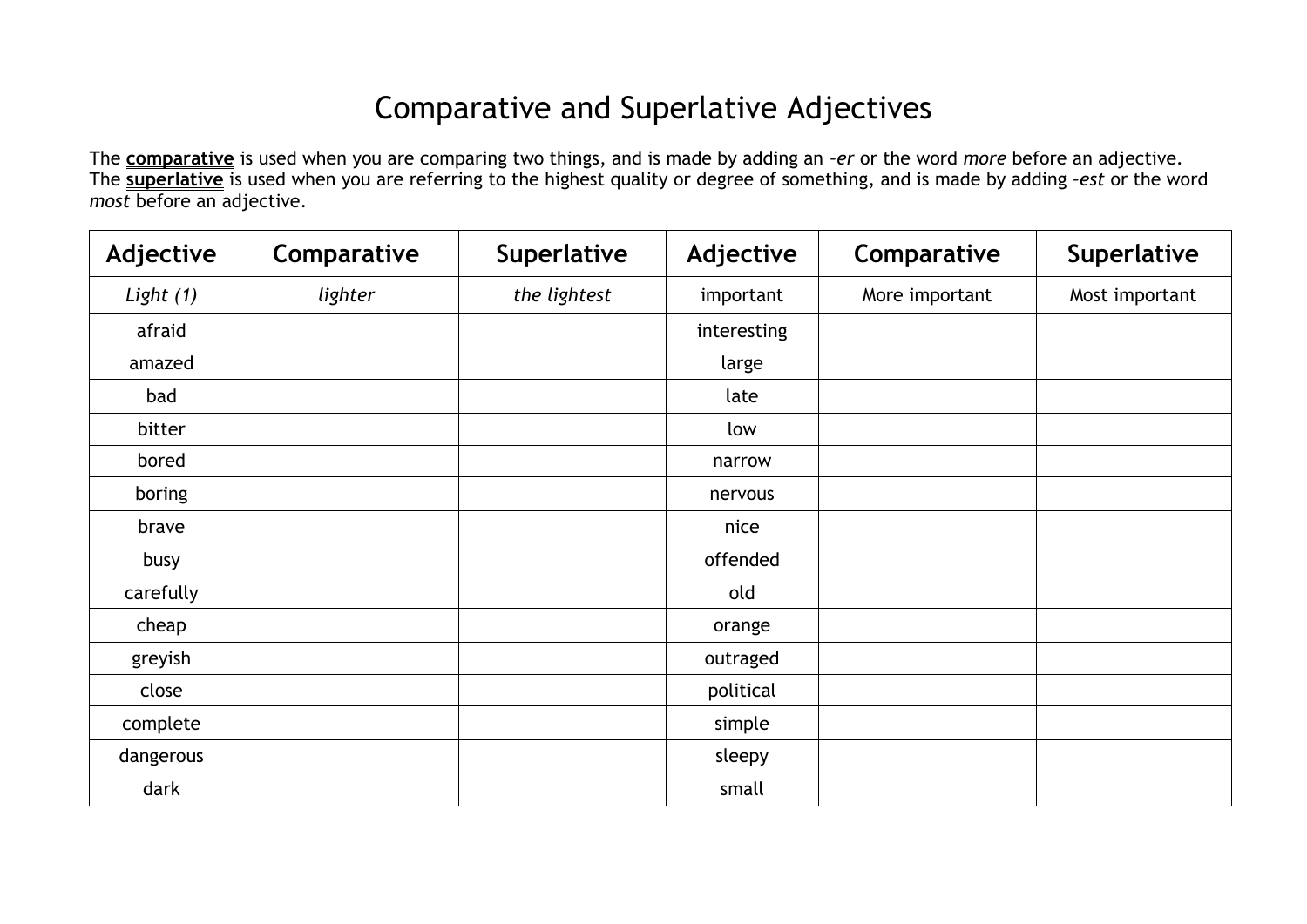| Adjective | Comparative | Superlative | Adjective  | Comparative | <b>Superlative</b> |
|-----------|-------------|-------------|------------|-------------|--------------------|
| difficult |             |             | surprising |             |                    |
| dirty     |             |             | surprised  |             |                    |
| early     |             |             | sweet      |             |                    |
| easy      |             |             | tall       |             |                    |
| enjoyable |             |             | terrible   |             |                    |
| friendly  |             |             | tired      |             |                    |
| funny     |             |             | tiring     |             |                    |
| good      |             |             | upset      |             |                    |
| hard      |             |             | useful     |             |                    |
| heavy     |             |             | fun        |             |                    |
| honest    |             |             | useless    |             |                    |
| hot       |             |             | white      |             |                    |
| hungry    |             |             | wide       |             |                    |

**Fill in the gaps with the appropriate form of the adjective in brackets:**

- 1. I was ………………………………………………..……….. in this movie than in that one. [interested]
- 2. Going uphill was …………………………………………………………………. experience in my whole life! [tiring]
- 3. I really need to get a ……………………………………………………….. computer. I can't afford that one. [cheap]
- 4. This exercise is ………………………………………………………… than the one before. [easy]
- 5. I'm going to tell you ………………………………………………………. joke I've ever heard! [funny]